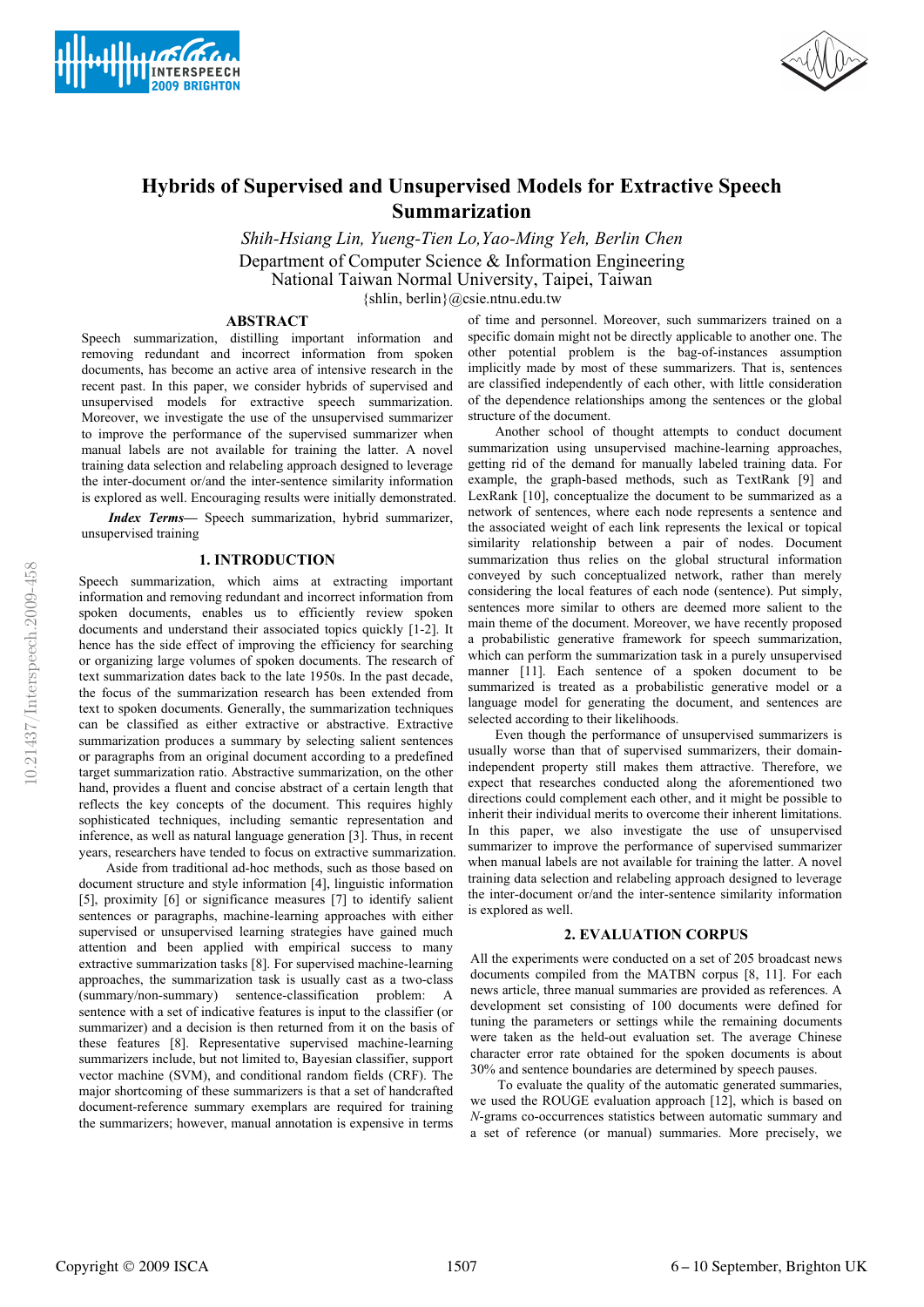adopted the ROUGE*\_*2 measure, which uses word bigrams as matching units. The levels of agreement on the ROUGE*\_*2 measure between the three subjects are about 0.646, 0.668 and 0.684 respectively, for summarization ratios of 10%, 20% and 30%.

#### **3. SUMMARIZERS**

In this paper we investigate speech summarization based on two different probabilistic ranking models: support vector machine (SVM) and word topic model (WTM). The two different summarizers associated with their baseline results are also briefly described in the section.

## **3.1. Supervised Summarizer - SVM**

SVM attempts to find an optimal hyper-plane by utilizing a decision function that can correctly separate the positive and negative samples, and ensure that the margin is maximal when the dataset is linearly separable. In a non-linearly separable case, SVM uses kernel functions or defines slack variables to transform the problem into a linear discrimination problem. In this paper, we constructed a binary SVM summarizer with the radial basis function (RBF) as the kernel function. The posterior probability of a sentence *<sup>S</sup> <sup>i</sup>* being included in the summary can be approximated by following sigmoid operation:

$$
P_{\text{SVM}}(S_i \in \mathbf{S} \mid X_i) \approx \frac{1}{1 + \exp(\alpha \cdot g(X_i) + \beta)},\tag{1}
$$

where  $X_i$  is a set of features used to characterize  $S_i$ ;  $\alpha$  and  $\beta$ are weights that are estimated from the development set by minimizing a negative log-likelihood function; and  $g(X_i)$  is the decision value of  $X_i$  provided by the SVM summarizer.

For the SVM summarizer, we use a set of 19 features to characterize a spoken sentence, including the structural features (St), the lexical features (Le), the acoustic features (Ac), and the relevance features (Re). The features are outlined in Table 1, where each of them is further normalized to zero mean and unit variance.

#### **3.2. Unsupervised Summarizer – WTM**

We presented an unsupervised probabilistic generative framework for speech summarization recently [8, 11]. Each sentence  $S_i$  of a spoken document *D* is treated as a language model for generating *D* , and the sentences are ranked and selected according to their posterior probability  $P(S_i|D)$ , which can be expressed by

$$
P(Si|D) = \frac{P(D|Si)P(Si)}{P(D)},
$$
\n(2)

where  $P(D|S_i)$  is the sentence generative probability, i.e., the likelihood that *D* is generated by  $S_i$ ;  $P(S_i)$  is the prior probability of *Si* being important, which was set to uniform in our previous study [8]; and  $P(D)$  is the probability of  $D$ . The sentence generative probability  $P(D|S_i)$  can be taken as a relevance measure between the document and its sentences.

In order to estimate the sentence generative probability, we exploited a concept matching strategy [1], called word topic model (WTM) [13] for such purpose. Each word  $w_i$  of the language is treated as a model  $M_w$  consisting of a set of latent topics for predicting the occurrences of the other word  $w$ :

$$
P_{\text{WTM}}(w \,|\, \mathbf{M}_{w_j}) = \sum_{k=1}^{K} P(w \,|\, T_k) P(T_k \,|\, \mathbf{M}_{w_j})
$$
\n(2)

where  $P(w|T_k)$  and  $P(T_k|M_{w_i})$  are, respectively, the probability of a word *w* occurring in a specific latent topic  $T_k$  and the probability of a topic  $T_k$  conditioned on  $M_{w_k}$ . During the summarization

| Structural                  | <i>POSITION</i> : Sentence position                                                                 |  |  |  |
|-----------------------------|-----------------------------------------------------------------------------------------------------|--|--|--|
| features                    | <i>DURATION</i> : Duration of the preceding/current/                                                |  |  |  |
| (St)                        | following sentence                                                                                  |  |  |  |
| Lexical<br>Features<br>(Le) | BIGRAM SCORE: Normalized<br>bigram<br>language model scores                                         |  |  |  |
|                             | SIMILARITY: Similarity scores between a                                                             |  |  |  |
|                             | sentence and its preceding/following sentence                                                       |  |  |  |
|                             | NUM NAME ENTITIES: Number of named                                                                  |  |  |  |
|                             | entities (NEs) in a sentence                                                                        |  |  |  |
|                             | <i>PITCH</i> : Min/max/mean/difference pitch values                                                 |  |  |  |
| Acoustic                    | of a spoken sentence                                                                                |  |  |  |
| Features                    | ENERGY: Min/max/mean/difference value of                                                            |  |  |  |
| (Ac)                        | energy features of a spoken sentence                                                                |  |  |  |
|                             | <b>CONFIDENCE:</b> Posterior probabilities                                                          |  |  |  |
| Relevance                   | <i>R-VSM</i> : Relevance score obtained by using the                                                |  |  |  |
|                             | VSM summarizer [1]                                                                                  |  |  |  |
| Features                    | <i>R-LSA</i> : Relevance score obtained by using the                                                |  |  |  |
| (Re)                        | LSA summarizer [1]                                                                                  |  |  |  |
| m 11                        | $\sim$ $\sim$ $\sim$ $\sim$ $\sim$ $\sim$<br>$\mathbf{1}$<br>$\mathbf{m}$ $\mathbf{c}$ $\mathbf{c}$ |  |  |  |

Table 1: The features used for SVM summarizer.

process, we can linearly combine the associated WTM models of the words involved in a sentence  $S_i$  to form a composite word topic model for  $S_i$ , and the likelihood of the document *D* being generated by  $S_i$  can be expressed as:

$$
P_{\text{WTM}}(D \mid S_i) = \prod_{w \in D} \left[ \sum_{w_j \in S_i} P_{\text{WTM}}(w \mid M_{w_j}) P_{\text{ML}}(w_j \mid S_i) \right]^{n(w, D)}, \tag{3}
$$

where  $n(w, D)$  is the number of times that a specific word *w* occurring in *D* ;  $P_{ML}(w_i | S_i)$  is estimated according the frequency of  $w_j$  in  $S_i$ . In this paper, we investigated an unsupervised approach for training  $P_{\text{WTM}}(w \mid M_w)$ , which is accomplished by concatenating the words occurring within a context window of size *m* around each occurrence of  $w_i$  in the collection [13]. We postulate that these contextual words are relevant to  $w_i$ , and can therefore be used as an observation for training  $M_{w_i}$  with the expectation-maximization (EM) algorithm.

### **3.3. Baseline Performance**

Table 2 shows the baseline performance of SVM and WTM for different summarization ratios. For WTM, the sentence prior probability  $P(S_i)$  is assumed to be uniform, whereas an account on the impact of using a non-uniform sentence prior probability will be given later. The results based on manual transcripts of the spoken documents (denoted by TD, text documents) are also listed in Table 2 for reference, in addition to the results based on the recognition transcripts (denoted by SD, spoken documents). As can be seen, SVM significantly outperforms WTM, and yields the results that are comparable to those obtained by the human subjects for the TD case, except for the case of a very low summarization ratio, e.g., 10%. The superiority of SVM over WTM might be explained by two factors. The first is that SVM makes use of the handcrafted (or supervised) document-summary information for model training, whereas WTM does not utilize such information. The second is that the WTM relies merely on word and topic unigram probabilities, whereas SVM fuses more indicative features besides the lexical features (including bigrams) to fulfill spoken document summarization. Nevertheless, almost all kinds of these features are more or less vulnerable to speech recognition errors. Thus, SVM shows larger performance difference between the TD and SD cases than WTM that merely use lexical features.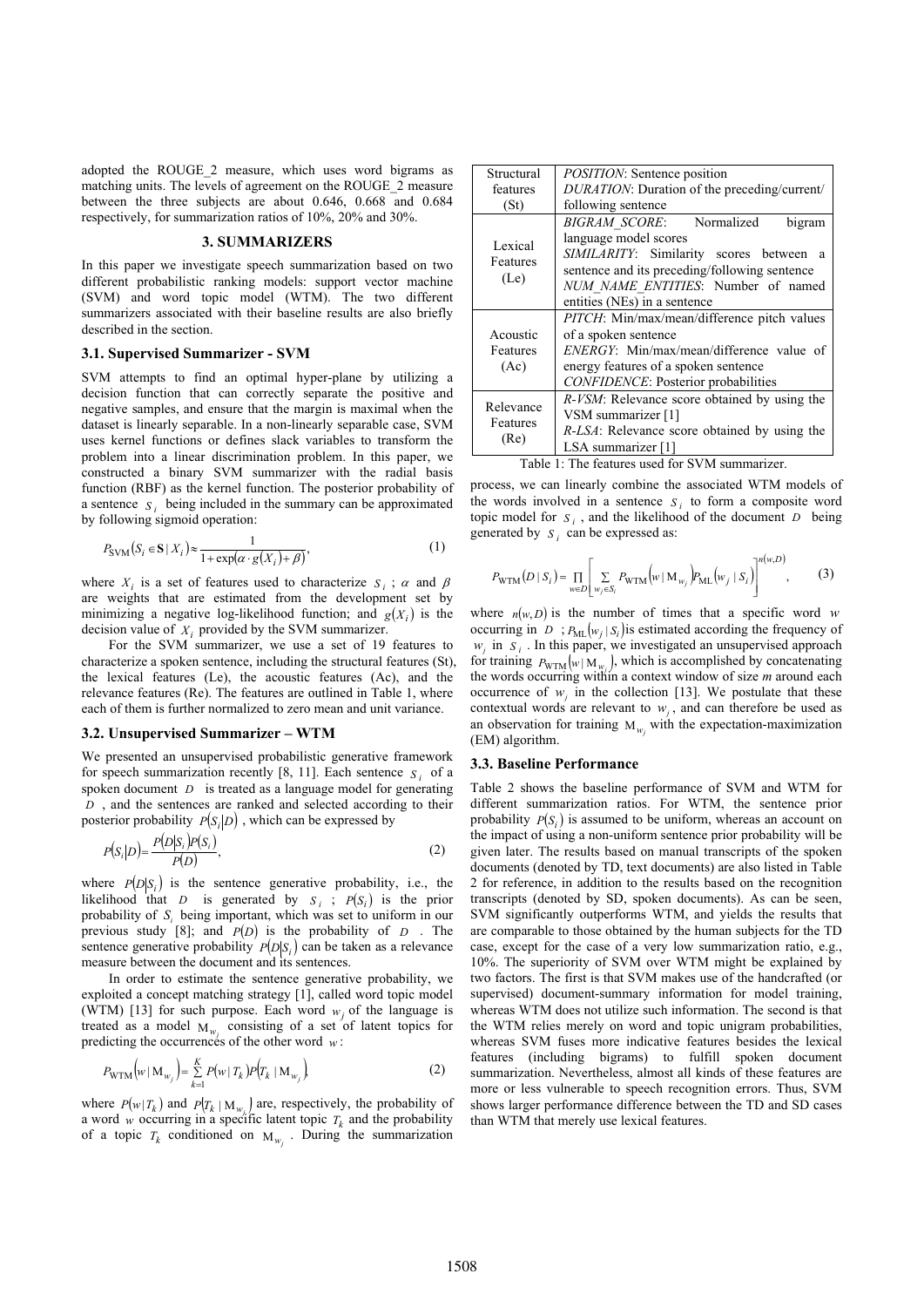|           |            | Summarization Ratio |       |       |
|-----------|------------|---------------------|-------|-------|
|           |            | 10%                 | 20%   | 30%   |
| TD        | <b>SVM</b> | 0.548               | 0.625 | 0.632 |
|           | <b>WTM</b> | 0.359               | 0.483 | 0.517 |
| <b>SD</b> | <b>SVM</b> | 0.329               | 0.361 | 0.350 |
|           | WTM        | 0.205               | 0.247 | 0.282 |

Table 2: The results achieved by different summarizers under different summarization ratios.

|           |           | Summarization Ratio |       |       |  |
|-----------|-----------|---------------------|-------|-------|--|
|           |           | 10%                 | 20%   | 30%   |  |
| TD        | Augmented | 0.596               | 0.646 | 0.635 |  |
|           | Combined  | 0.599               | 0.652 | 0.649 |  |
| <b>SD</b> | Augmented | 0.338               | 0.366 | 0.354 |  |
|           | Combined  | 0.344               | 0.368 | 0.356 |  |



Figure 1: The summarization results of the SD case achieved by SVM with different features and their combinations.

In the next set of experiments, we examine the contributions that different kinds of features (cf. Table 1) made to the performance of SVM for the SD case. As illustrated by Figure 1, the summarization performance can be improved steadily by including a substantial number of indicative features. The acoustic features make more substantial contributions to the performance than the lexical features and the relevance features. Combining the acoustic features and structural features together outperforms combing lexical features and relevance features together. These results show that lexical cues might not be the dominating predictors when summarization is carried out with erroneous recognition transcripts. The results also reveal that relevance features are more effective than lexical features.

In the third set of experiments, we attempt to combine SVM with WTM. The combination can be conducted in two alternative ways. The first is to directly take the score obtained by WTM as an additional feature to augment the feature set defined in Table 1 (denoted by "Augmented"). The second is to compute the sentence prior probability  $P(S_i)$  of WTM on the basis of the decision probability  $P(S_i \in S | X_i)$  provided by SVM (denoted by "Combined"). Therefore,  $P(S_i)$  can be estimated using a variety of features instead of being simply set to uniform. As reported in Table 3, both these two combinations significantly boost the summarization performance especially at the summarization ratio of 10%, as compared to the baseline performance of SVM or WTM

shown in Table 2. These results seem to justify our postulation that supervised and unsupervised summarizers may complement each other.

# **4. TRAINING SVM WITH LABELS DERIVED BY WTM**

As stated in the previous sections, the supervised summarizer such as SVM suffers from several limitations, including the need of document-reference summary pairs for either model training or task migration. In contrast, the unsupervised summarizer such as WTM usually considers the relevance of a sentence to the whole document, which might be more robust across different summarization tasks. In this paper, we investigate the use of WTM to improve the performance of SVM under the condition that the handcrafted document-reference summary pairs are not available for training the latter. Nevertheless, as will be discussed in Section 4.3, it was experimentally observed that the performance of SVM trained simply with the document-summary labels derived automatically from WTM would be worse than the original performance of WTM. Therefore, how to filter out unreliable automatic labels or collect more reliable automatic labels for training SVM without supervision is deemed to be an important issue for reducing the performance gap. To this end, we propose a training data selection and relabeling approach, which leverages either the inter-document or the inter-sentence similarity information, to filter out unreliable labels or collect more reliable automatic labels for training SVM without supervision.

## **4.1. Inter-Document Similarity Information**

The inter-document similarity (IDS) of a sentence  $S_i$  is defined by the average similarity of documents in the relevant news document set **R** of  $S_i$ , where **R** is obtained by taking  $S_i$  as a query and posing it to an information retrieval (IR) system to obtained a list of *M* most relevant documents from a contemporaneous news document repository [11]. Our assumption is that the relevant news documents retrieved for a summary sentence might have the same or similar topics because a summary sentence is usually indicative for some specific topic related to the document. In contrast, the relevant text documents retrieved for a non-summary sentence might cover diverse topics. In other words, the IDS information estimated based on the similarity of documents in the relevant news document set might be a good indicator for determining the importance of a sentence. Consequently, we can select or collect more reliable summary/non-summary sentences for training the supervised summarizers based on such information. The average similarity of documents in the relevant news document set **R** for a sentence  $S_i$  is computed by

$$
avgSim(Si) = \frac{\sum\limits_{D_i \in \mathbf{R}} \sum\limits_{D_i \neq D_u} \frac{\vec{D}_i \cdot \vec{D}_u}{\left\| \vec{D}_i \right\| \cdot \left\| \vec{D}_u \right\|}}{M \cdot (M-1)},
$$
\n(5)

where  $\overrightarrow{D}_l$  is the TF-IDF vector representation of a document  $D_l$ , and *M* is the number of documents in the retrieved relevant news document set **R** .

## **4.2. Inter-Sentence Similarity Information**

As opposed to the IDS information, the inter-sentence similarity (ISS) of a sentence  $S_i$  is derived from the concept of the centrality among all sentences in a document. To be specific, if a sentence *S*, is more similar to other sentences in a document, it might be a representative sentence and can be used to depict the main theme of